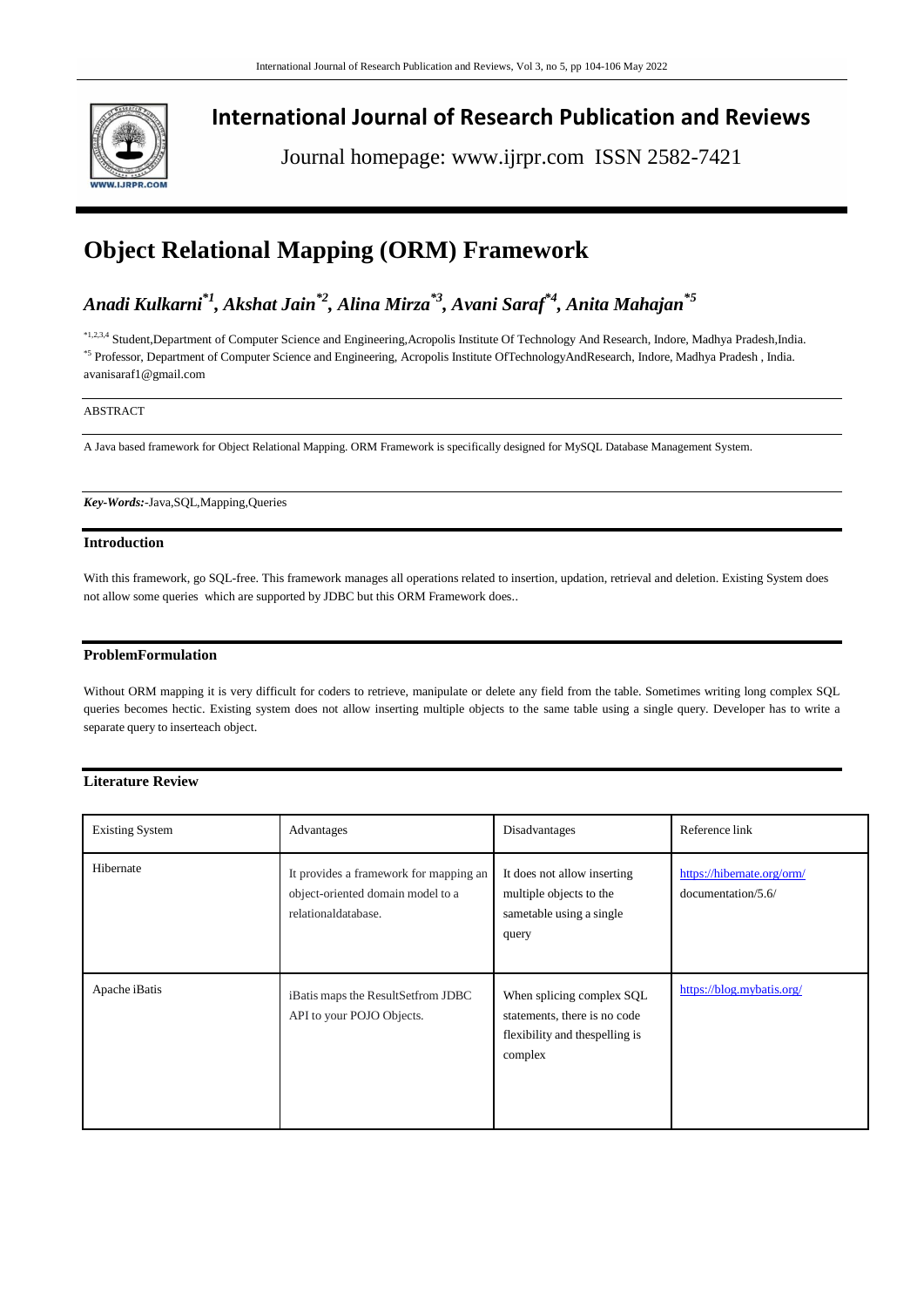## **Methodology**

- This framework comes with a tool (POJO Generator) that eases all your efforts. Justcreate a conf.json file.
- Create a class with exception using POJOEquivalentToTable.
- POJO Generator generates POJO's by creating the folder structure that you specified in conf.json against package-name and also creating its equivalent jar file



Fig.2 Class Diagram